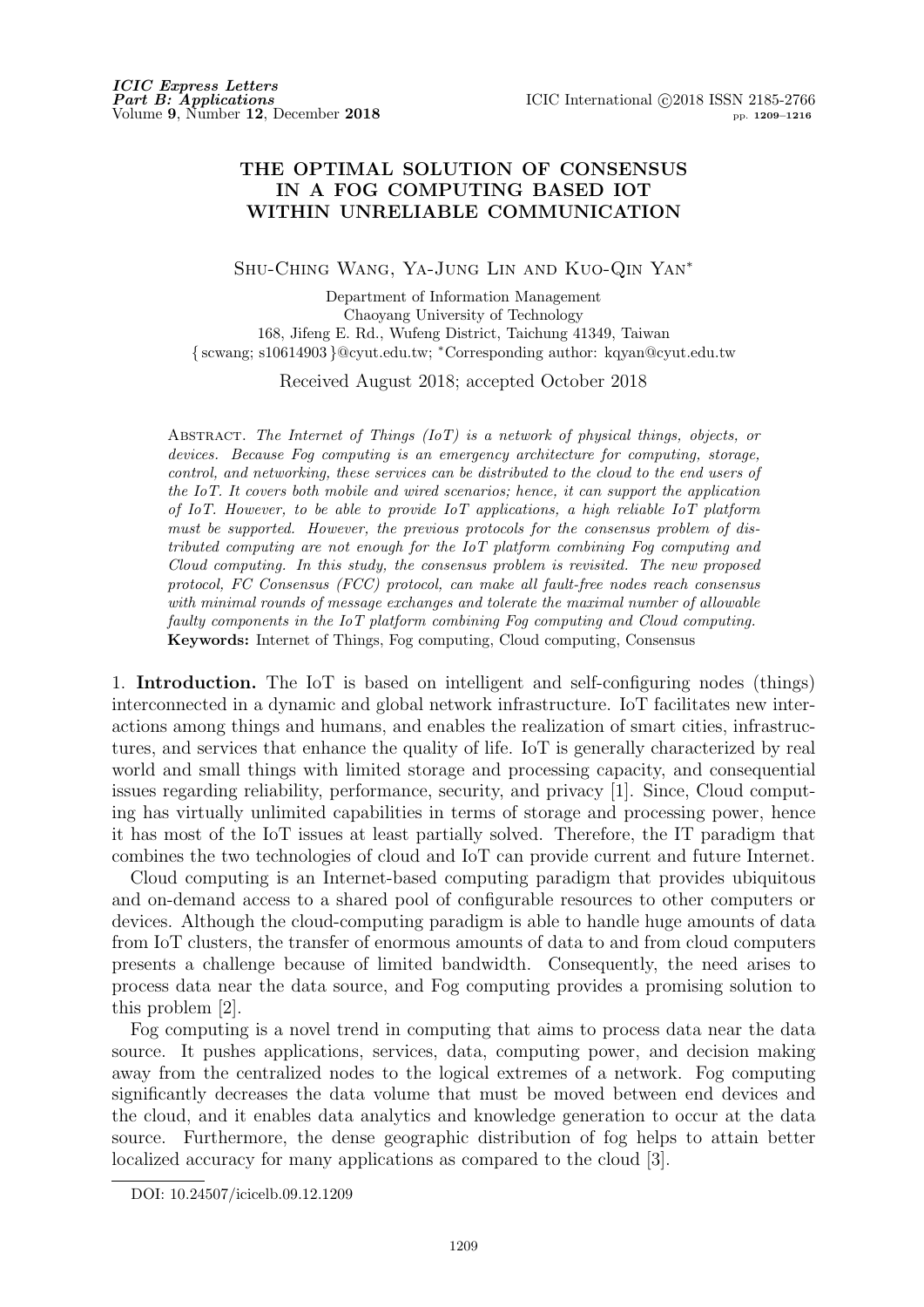In order to provide a high flexible and reliable platform of IoT, an IoT platform combining Fog computing and Cloud computing (FC-IoT) is used in this study. Achieving consensus on a same value in the FC-IoT even if certain transmission media (TMs) are fallible, the protocol is required so that systems can still operate correctly. In previous studies, the consensus algorithms were designed in traditional network topology [4-7]. Those works reach consensus underlying different topologies respectively, including fully connected network [4], multicasting network [5], wireless sensor network [6], and cloud computing environment [7]. All those previous protocols are not suitable for FC-IoT due to the difference of network topology. To enhance fault-tolerance of FC-IoT, in this study, the consensus is revisited with the assumption of malicious faulty TMs in FC-IoT. The proposed protocol, FC Consensus (FCC) protocol of FC-IoT, can make all faultfree nodes reach consensus with minimal rounds of message exchanges, and tolerate the maximal number of allowable faulty TMs.

The rest of this paper is organized as follows. Section 2 will serve to introduce the basic concepts of the consensus problem and the FC-IoT used in this study. The proposed FCC of FC-IoT will be brought up and illustrated in detail in Section 3. An example of executing FCC is also given in this section. Section 4 is responsible for proving the complexity of our new protocol. Finally, Section 5 gives conclusions of this research.

2. **Related Works.** Before the consensus problem can be solved, two basic concepts must be made and clearly defined in advance. They are the consensus problem and the structure of FC-IoT.

2.1. **The consensus problem.** In an IoT environment, a mechanism to allow a given set of nodes to agree on a common value is necessary for reliable smart city [8]. Such a unanimity problem was called *consensus* [9]. In our study, the *consensus* problem of FC-IoT will be explored.

The *consensus* problem is defined by Meyer and Pradhan [9]. The solutions of *consensus* problem are defined as protocols, which achieve a consensus and hope to use the minimum number of rounds of message exchanges to achieve the maximum number of allowable faulty capability. The definition of the problem is to make the fault-free nodes in the FC-IoT reach consensus. Each node chooses an initial value to start with, and communicates to each other by exchanging messages. The nodes are referred to make a consensus if it satisfies the following conditions [9].

**Consensus**: All fault-free nodes agree on a common value.

**Validity**: If the initial value of each fault-free node  $n_i$  is  $v_i$  then all fault-free nodes shall agree on the value *v<sup>i</sup>* .

In a consensus problem, many cases are based on the assumption of node failure [10]. Based on this assumption, a TM fault is treated as a node fault, whatever the faultfreeness of an innocent node, so an innocent node does not involve consensus [11]. The symptom of a faulty TM can be classified into two types: dormant and malicious. A dormant faulty TM always can be identified by the receiver if the transmitted message was encoded appropriately before transmission. The message transmitted by the malicious faulty TM is random or arbitrary. This is the most destructive type of failure and leads to the most serious problems. That is, if the consensus problem can be resolved in the case of a malicious fault, then the consensus problem can also be resolved in other failure modes. Therefore, the consensus problem is revisited with the assumption of TM failure on malicious faults in the FC-IoT in this study.

2.2. **The network structure.** In order to provide a high flexible and reliable platform of IoT, an IoT platform combining Fog computing and Cloud computing (FC-IoT) is used in this study. The topology of FC-IoT is shown in Figure 1. There are three layers in the FC-IoT: *IoT sensors layer*, *Fog computing layer* and *Cloud computing layer*. The IoT sensors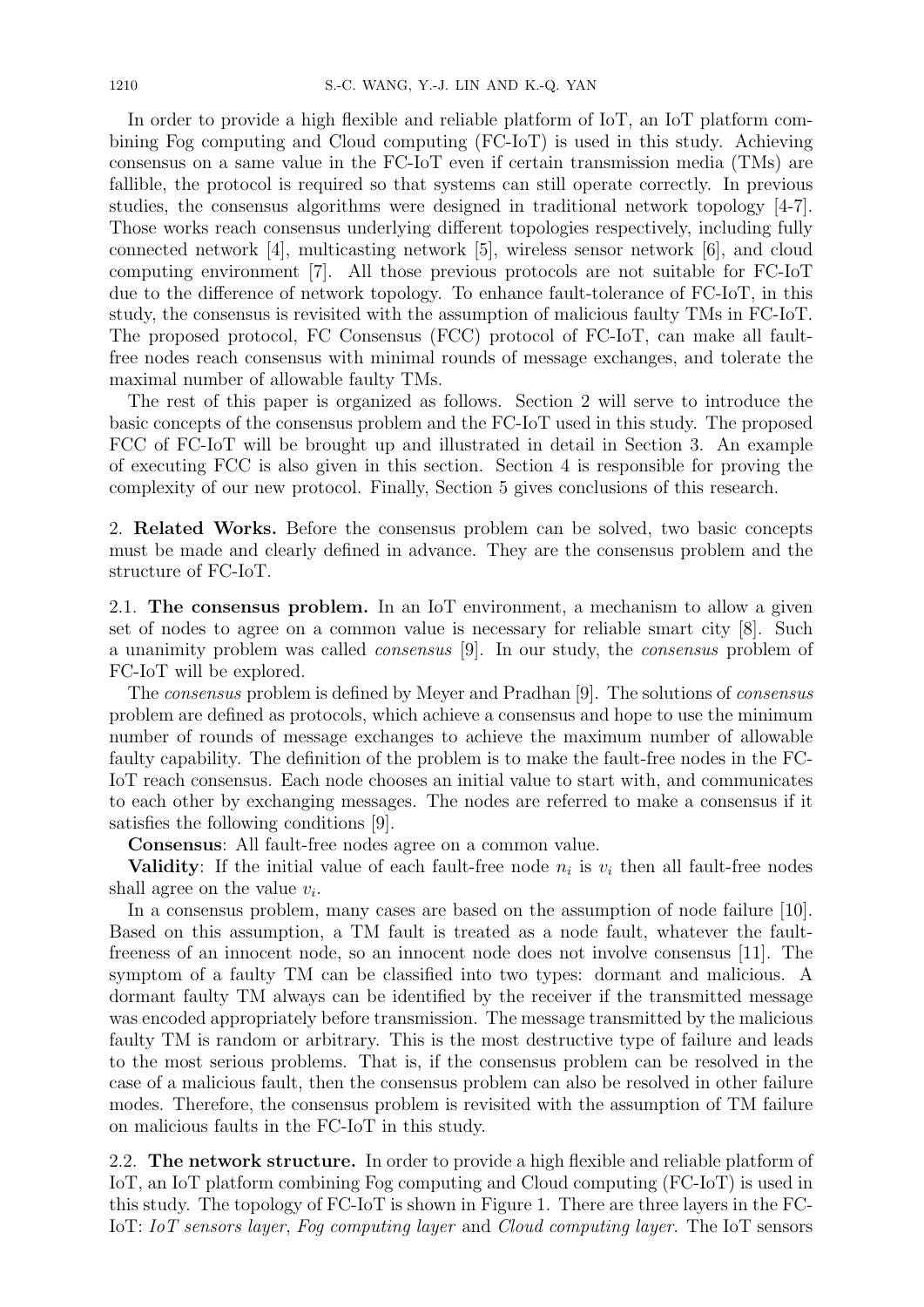

Figure 1. The topology of FC-IoT

layer is composed of sensor nodes, which is responsible for sensing the data required by the IoT application. The Fog computing layer is constructed by Fog groups; each Fog group is composed of a large number of Fog nodes, responsible for the processing of specific information. The Cloud computing layer is made up of many Cloud nodes, which provide Cloud users' services.

The FC-IoT is proposed by Fog computing, where data can be analyzed and processed by devices in the network rather than being centralized in the Cloud computing. By coordinating and managing the computing and storage resources at the edge of the network, more and more connected devices and the emerging needs of IoT can be processed by the Fog computing. The Fog computing can be made as an appropriate platform for providing the critical services and applications of IoT [3].

3. **The Proposed Protocol.** In this study, the consensus problem is discussed in the FC-IoT; no delay of nodes or TMs is included in our discussion. Therefore, the nodes executing our new protocol should receive the messages from other nodes within a predictable period of time. If the message is not received on time, the message must have been influenced by faulty components.

There are two parts of FCC; one is main procedure and the other is procedure *Consensus*( $v_i$ ). The main procedure is used to get the requests for the application services and trigger procedure *Consensus* $(v_i)$  to execute. The procedure *Consensus* $(v_i)$  is used to get the Consensus value. And, there are two phases of procedure  $Consensus(v_i)$ : the *message exchange phase* and *decision making phase*. The message exchange phase is used to collect messages from Fog nodes. Furthermore, the influence of a faulty TM can be removed. Afterward, in the decision making phase, each fault-free Fog node uses the messages received during the message exchange phase to determine the common Consensus value.

FCC only needs two rounds of message exchanges to solve the consensus problem. In the message exchange phase, each node communicates with other nodes. Finally, the decision making phase will reach consensus among the nodes. In the first round of the message exchange phase, each Fog node  $f_{ij}$  multicasts its initial value  $v_i$ , and then receives the initial value of other nodes. In the second round, each node *fij* sends the vector received in the first round, and constructs a matrix  $(MAT_i, 1 \leq i \leq n_{Fj})$ . Finally, the decision making phase will reach consensus among the nodes. The proposed FCC is shown in Figure 2. In the FCC,  $MAT_i$  is the matrix set up at node  $f_{ij}$  for  $1 \leq i \leq n_{Fj}$ . The  $MAJ_k$ and  $DEC_i$  are used in procedure *Consensus* to determine the Consensus value.  $MAJ_k$  is a majority function that takes the majority value of the *k*-th row of  $MAT_i$  for  $1 \leq k \leq n_{Fj}$ .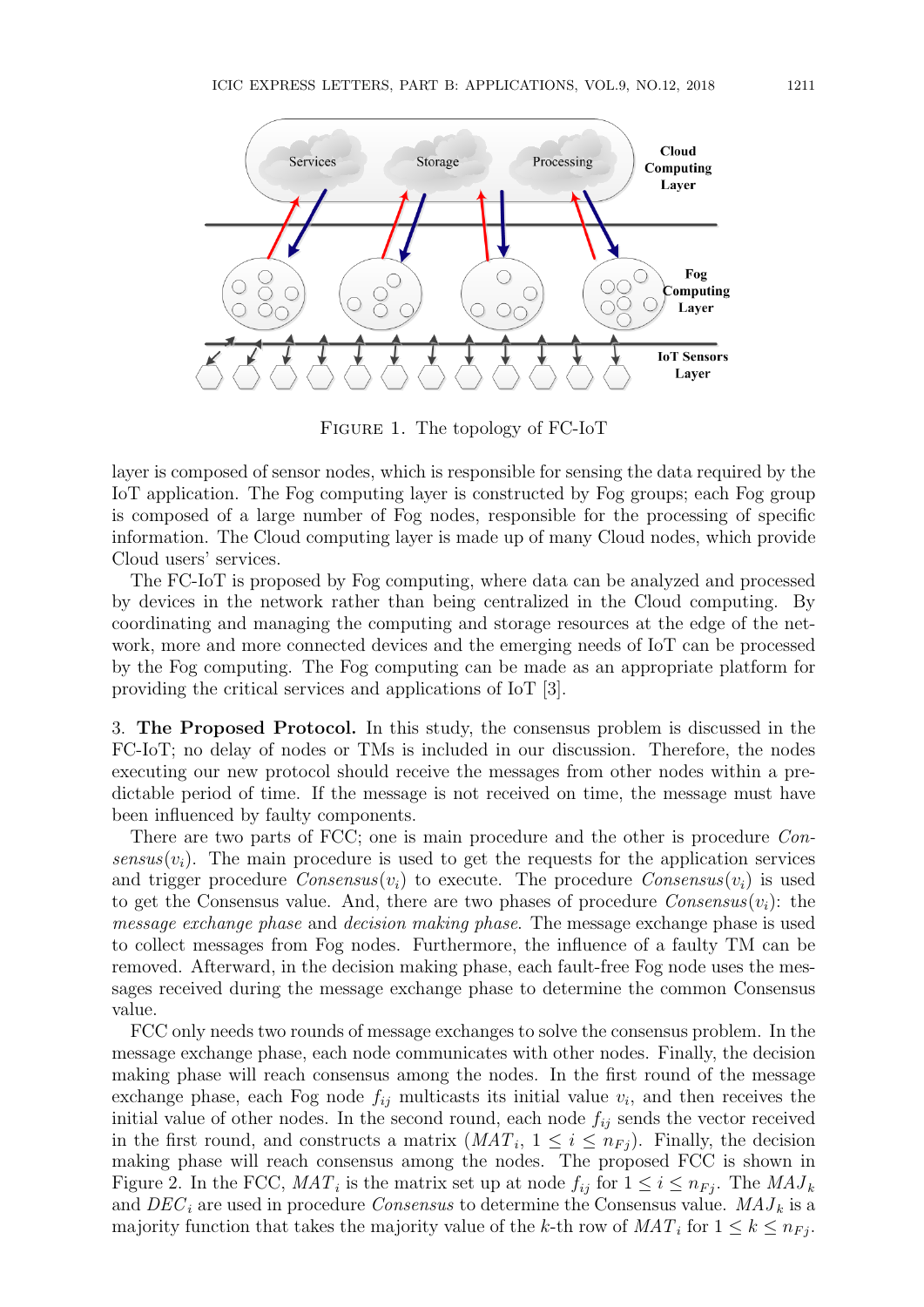| $\overline{\text{FCC}}$                                                                                                                                 |
|---------------------------------------------------------------------------------------------------------------------------------------------------------|
| $\lambda^* Main^*/$                                                                                                                                     |
| 1) The requests for the application services are sent to the corresponding Fog group of<br>Fog computing layer by IoT sensor nodes.                     |
| 2) The Fog node $f_{ij}$ receives the requests sent from sensor nodes, and the received<br>requests are taken as the majority.                          |
| 3) The majority value is used as the initial value $(v_i)$ of $f_{ij}$ .                                                                                |
| 4) The Fog nodes of Fog computing layer execute procedure $Consensus(v_i)$ .                                                                            |
| 5) The Consensus value obtained from procedure $Consensus(v_i)$ is transferred to Cloud<br>computing layer.                                             |
| 6) The Cloud nodes of Cloud computing layer get the Consensus values received from<br>the Fog nodes of Fog computing layer and take the majority value. |
| Procedure $Consensus(v_i)$                                                                                                                              |
| Message Exchange Phase:                                                                                                                                 |
| Round 1: Node $f_{ij}$ broadcasts $v_i$ , and then receives the initial value from the other nodes<br>in the same group, and construct vector $V_i$ .   |
| Round 2: Node $f_{ij}$ broadcasts $V_i$ , and then receives the vectors broadcast by other nodes,<br>and $MAT_i$ is constructed by the following steps. |
| Step 1: Receive the initial value $v_i$ from node $f_{ij}$ , for $1 \leq i \leq n_{Fj}$ .                                                               |
| Step 2: Construct the vector $V_i = [v_1, v_2, \ldots, v_n], 1 \leq i \leq n_{Fj}$ .                                                                    |
| Step 3: Broadcast $V_i$ to all nodes, and receive column vector $V_k$ from node $f_{kj}$ ,<br>$1 \leq k \leq n_{Fi}.$                                   |
| Step 4: Construct a $MAT_i$ (Setting the vector $v_k$ in column k for $1 \leq k \leq n_{Fj}$ ).                                                         |
| <b>Decision Making Phase:</b>                                                                                                                           |
| Step 1: Take the majority value of the k-th row of $MAT_i$ to $MAJ_k$ for $1 \leq k \leq n_{Fi}$ .                                                      |
| Step 2: Search for any $MAJ_k$ . If $(\exists MAJ_k = \neg v_i)$ , then $DEC_i := \phi$ .                                                               |
| Step 3: Else if $(\exists MAJ_k =?)$ AND $(v_{ki} = v_i)$ , then $DEC_i := \phi$ ; else $DEC_i := v_i$ and                                              |
| terminate.                                                                                                                                              |
| FIGURE 2. The proposed FCC                                                                                                                              |



Figure 3. An example of FC-IoT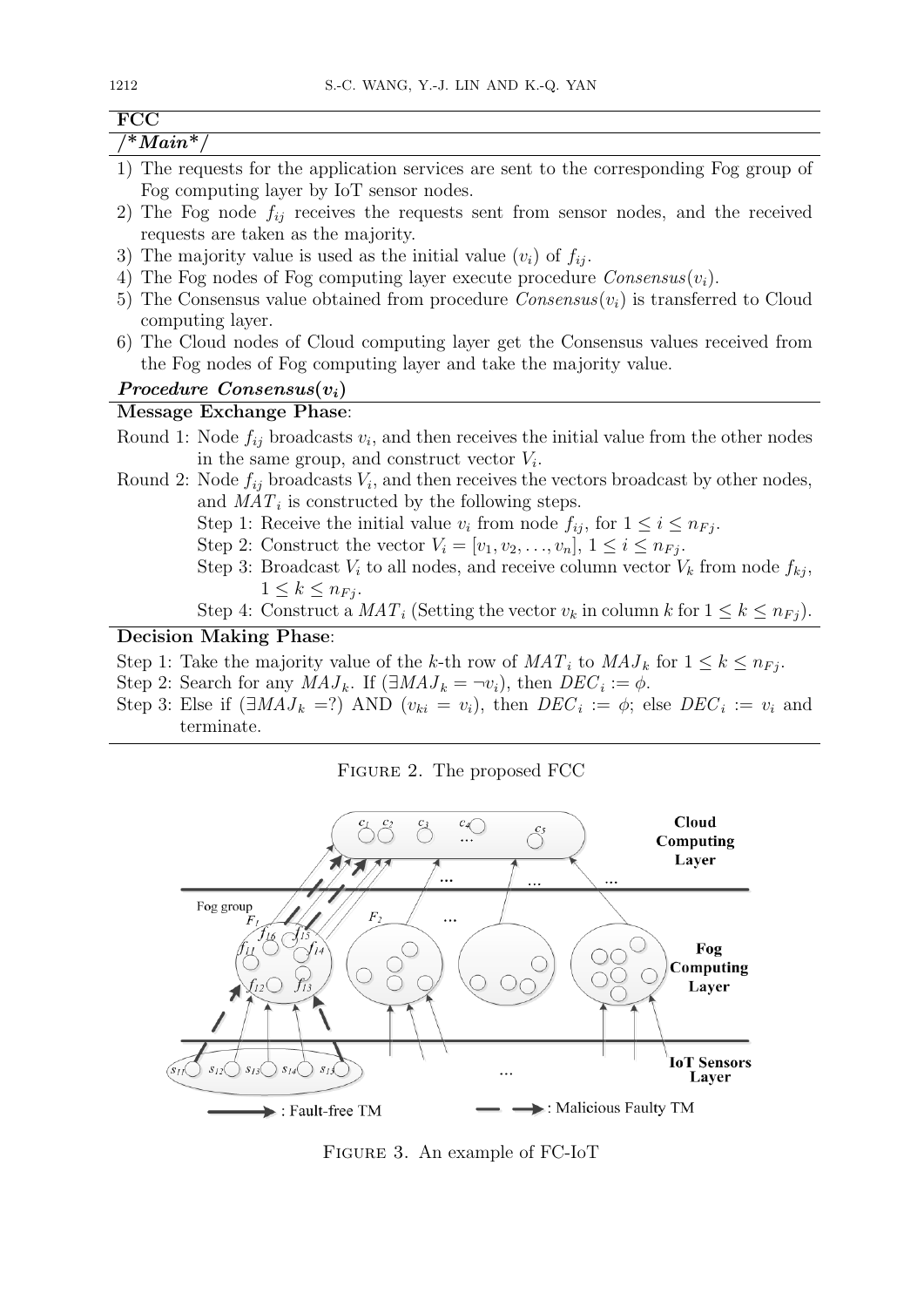Finally, the Consensus value of each Fog node in Fog group  $F_1$  is transferred to Cloud computing layer. In this example, the TM between  $f_{12}$  and Cloud computing layer, the TM between *f*<sup>14</sup> and Cloud computing layer are assumed in malicious fault. The Cloud nodes in Cloud computing layer receive the Consensus value of each Fog node in Fog group  $F_1$ , and the received Consensus values are taken as the majority. The majority value is consensus value of Fog group  $F_1$  and is shown in Figure 8.

4. **The Complexity of the FCC Protocol.** The following theorems are used to prove the complexity of FCC. The complexity of FCC is evaluated in terms of 1) the minimal number of rounds of message exchanges, and 2) the maximum number of allowable faulty components.



Figure 4. The sensing data of each sensor node in the IoT sensors layer

|                 | $s_{11}$ | $s_{12}$ | $s_{13}$ | $s_{14}$ | $s_{15}$ | Majority |
|-----------------|----------|----------|----------|----------|----------|----------|
| J <sub>11</sub> |          |          |          |          | N        |          |
| 12              | 0        |          |          |          | 7        |          |
| J <sub>13</sub> |          |          |          |          |          |          |
| 14              | 0        |          |          |          |          |          |
| $J_{15}$        |          |          |          |          | 7        |          |
| 16              | 7        |          |          |          |          |          |

| $f_{11}$ | $f_{12}$   $f_{13}$ | $f_{14}$ | $f_{15}$ | $J_{16}$ |
|----------|---------------------|----------|----------|----------|
|          |                     |          |          |          |

The initial value of each Fog node

The received requests sent from sensor nodes and the majority

FIGURE 5. The initial value of each Fog node in Fog group  $F_1$ 

| $\mathbf{r}$<br>J16 |  | 12 | 14 | ς<br>IJ |  |
|---------------------|--|----|----|---------|--|
|                     |  |    |    |         |  |
|                     |  |    |    |         |  |
| /J14                |  |    |    |         |  |
| $\overline{J}$      |  |    |    |         |  |
|                     |  |    |    |         |  |
|                     |  |    |    |         |  |

FIGURE 6. The vector received in first round of Fog group  $F_1$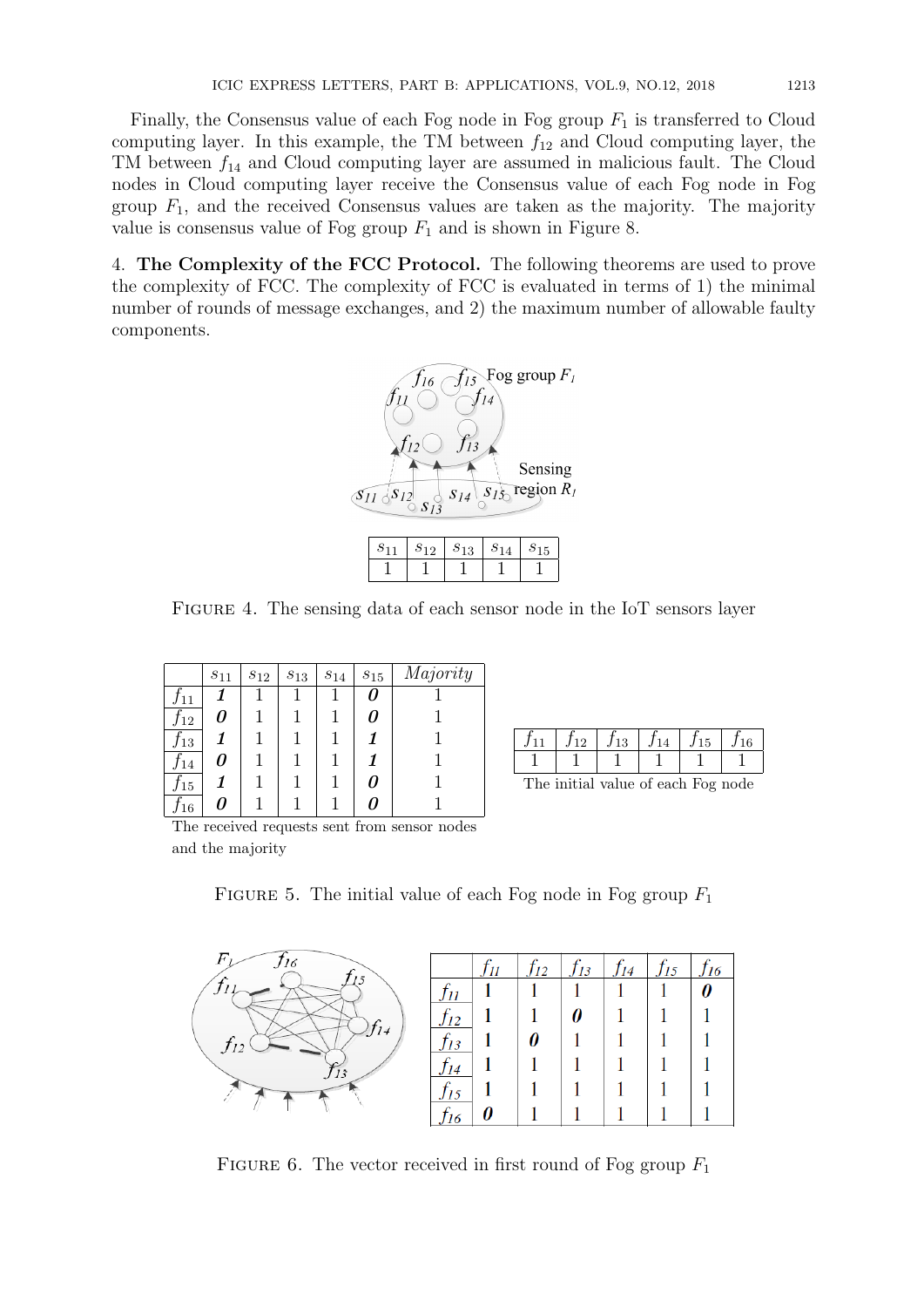

FIGURE 7. Construct  $MAT_1$  in second round and  $MAJ_1$  of  $MAT_1$  as decision value



Figure 8. The consensus value of each node in Cloud computing layer

## **Theorem 4.1.** *One round of message exchange cannot solve the consensus problem.*

**Proof:** Message exchange is necessary. A node cannot derive whether or not a disagreeable value exists in other nodes without message exchanging. Therefore, the consensus problem cannot be implemented. In addition, one round of message exchange is not enough to solve the consensus problem. If node  $n_i$  is connected with node  $n_m$  by faulty TM, node  $n_i$  may not know the initial value in node  $n_m$  by using only one round of message exchanges. Hence, it is possible to reach a consensus by using one round of message exchanges.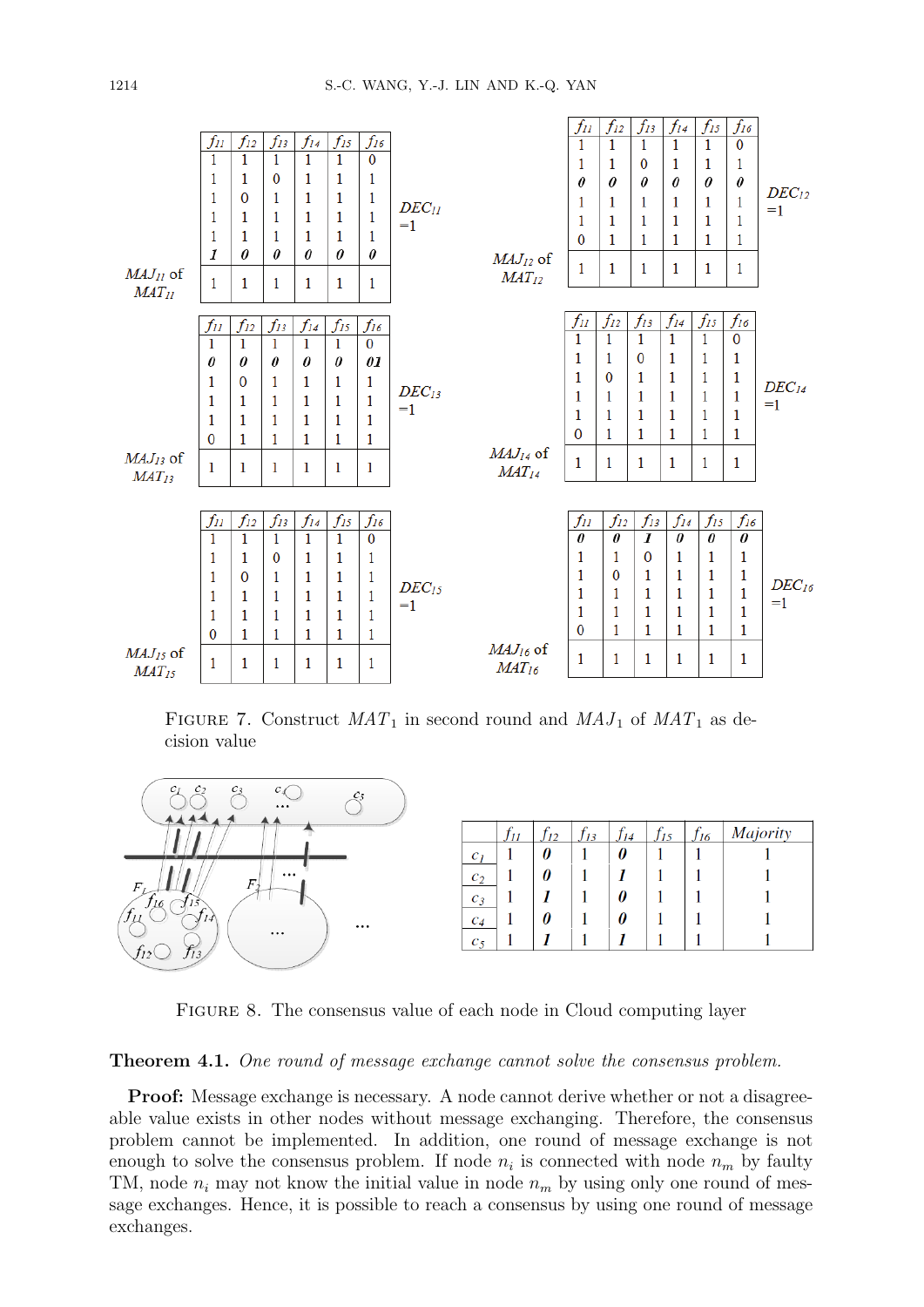## **Theorem 4.2.** *The total number of allowable faulty TMs by FCC is optimal.*

**Proof:** The total number of allowable faulty TMs by FCC can be discussed by three parts.

- 1) **TMs between IoT sensors layer and Fog computing layer**: The number of faulty TMs between sensing region  $R_i$  and Fog group  $F_j$  does not exceed half, and the majority value of the sensing data can be determined. Therefore,  $F_{RF}$  is the total number of allowable faulty TMs between IoT sensors layer and Fog computing layer.  $F_{RF} = \sum_{j=1}^{R} f_{RFj}$  where *R* is the total number of sensing regions and  $f_{RFj}$  is the total number of allowable malicious faulty TMs between sensing region  $R_i$  and Fog group *F*<sub>*j*</sub>. In addition,  $f_{RFj} \leq \lfloor (TM_{RFj}-1)/2 \rfloor$  where  $TM_{RFj}$  is the number of TMs between sensing region  $R_j$  and Fog group  $F_j$ .
- 2) **TMs in Fog computing layer**: The number of faulty TMs in each Fog group *F<sup>j</sup>* does not exceed half, and the majority value of the Fog groups can be determined. Therefore,  $F_F$  is the total number of allowable faulty TMs in Fog computing layer.  $F_F = \sum_{j=1}^F f_{Fj}$  where *F* is the total number of Fog groups and  $f_{Fj}$  is the total number of allowable malicious faulty TMs in Fog group  $F_j$ . In addition,  $f_{Fj} \leq \lfloor (TM_{Fj}-1)/2 \rfloor$ where  $TM_{Fj}$  is the number of TMs in Fog group  $F_j$ .
- 3) **TMs between Fog computing layer and Cloud computing layer**: The number of faulty TMs between Fog group *F<sup>j</sup>* and Cloud computing layer does not exceed half, and the majority value of the consensus value can be determined. Therefore,  $F_{FC}$  is the total number of allowable faulty TMs between Fog computing layer and Cloud computing layer.  $F_{FC} = \sum_{j=1}^{F} f_{FCj}$  where *F* is the total number of Fog groups and  $f_{FCj}$  is the total number of allowable malicious faulty TMs between Fog group  $F_j$  and Cloud computing layer. In addition,  $f_{FCj} \leq \lfloor (TM_{FCj} - 1)/2 \rfloor$  where  $TM_{FCj}$  is the number of TMs between Fog group  $F_j$  and Cloud computing layer.

In short, the maximum number of allowable faulty components by FCC is  $F_{total}$  =  $F_{RF} + F_{F} + F_{FC}.$ 

5. **Conclusion.** In this study, the consensus problem was redefined by the FCC protocol in an FC-IoT paradigm. The proposed protocol ensures that all nodes in the network can reach a common value to cope with the influences of the faulty TMs by using the minimum number of message exchanges, while tolerating the maximum number of faulty TMs at any time.

Furthermore, only considering TM faults in the consensus problem is insufficient for the highly reliable FC-IoT. In the real world, not only might TMs be faulty, node might be faulty. Therefore, our protocol will be extended to reach consensus in a generalized case when faulty TMs or nodes exist simultaneously in the underlying FC-IoT in future work.

**Acknowledgment.** This work was supported in part by the Ministry of Science and Technology MOST 107-2221-E-324-005-MY3.

## **REFERENCES**

- [1] A. Botta, W. De Donato, V. Persico and A. Pescapé, On the integration of cloud computing and Internet of things, *Proc. of the 2014 International Conference on Future Internet of Things and Cloud*, pp.23-30, 2014.
- [2] A. Munir, P. Kansakar and S. U. Khan, IFCIoT: Integrated fog cloud IoT: A novel architectural paradigm for the future Internet of things, *IEEE Consumer Electronics Magazine*, vol.6, no.3, pp.74- 82, 2017.
- [3] F. Jalali, S. Khodadustan, C. Gray, K. Hinton and F. Suits, Greening IoT with fog: A survey, *Proc. of IEEE International Conference on Edge Computing*, pp.25-31, 2017.